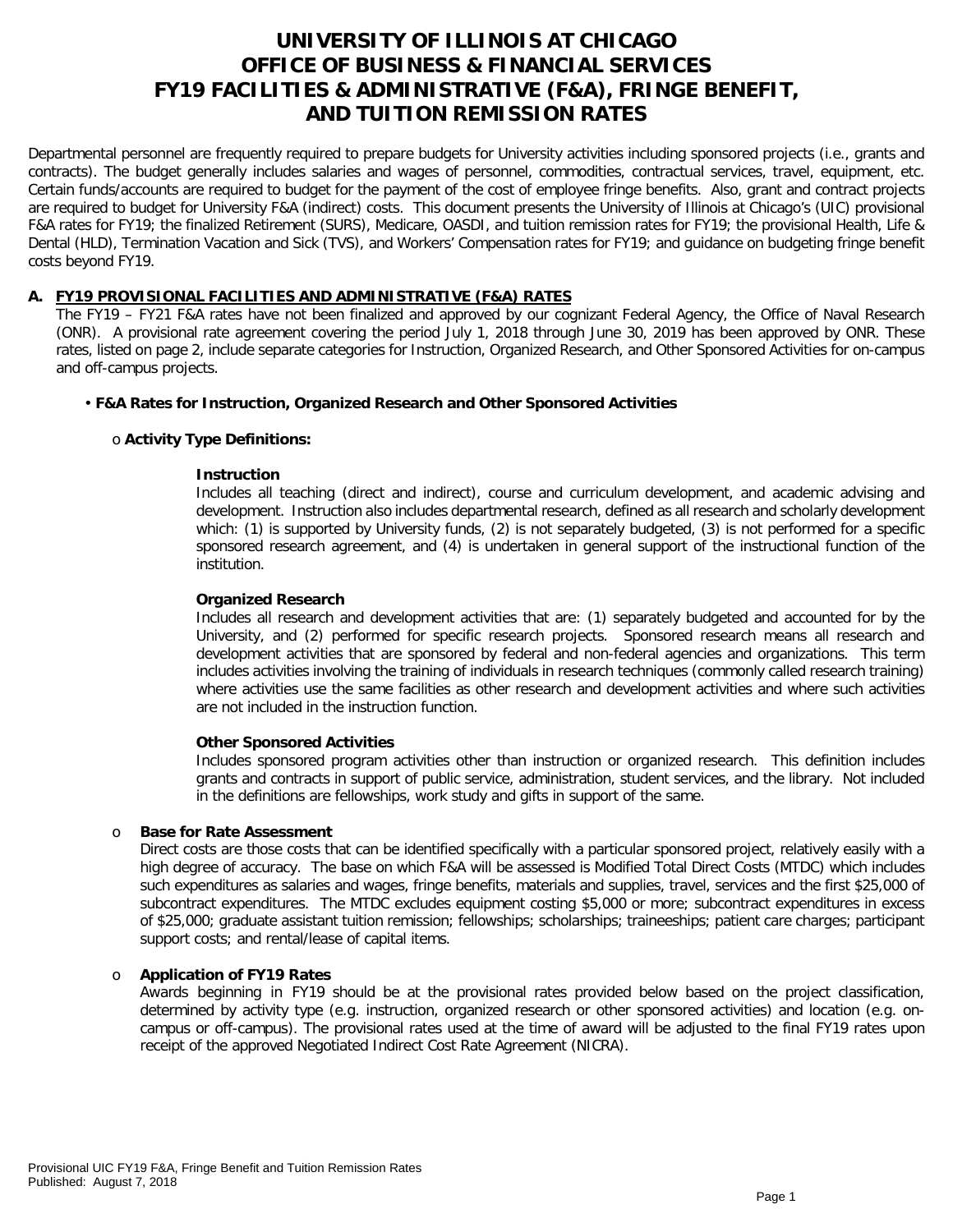#### o **Continuing Projects**

Under federal guidelines, rates and bases should continue for the life of the project until a competing renewal is submitted. Therefore, the University will honor the [FY18 F&A web bulletin](https://www.obfs.uillinois.edu/common/pages/DisplayFile.aspx?itemId=784234) rates for continuing projects that began in FY18 or earlier. For example, the F&A rate for an on-campus, organized research project that began in FY18 (i.e. before 7/1/2018) will remain at 59.9% until the next competing continuation. Proposals for non-competing continuations, incremental funding and budget amendments for previously awarded federal projects should use the rates specified in the original award document.

#### o **Use of On-/Off-Campus Rate**

The on-campus rate should be used for proposals where all work is done using University facilities. The On-Campus rate is to be assessed except when a portion of the sponsored agreement is performed at an off-campus site. The criteria for utilization of the off-campus rate consists of all of the following: (a) performance at the off-campus site must be on a continuous basis; intermittent performance is not sufficient; (b) the University personnel working or engaged on the project must be physically located at an off-campus site; and (c) the off-campus performance must be of sufficient duration; normally a full semester, summer term or period of performance of the sponsored agreement. The space on the South Campus and at 2242 W Harrison that the University leases to UIC departments is considered off-campus. The off-campus rate will be used for the off-campus portion of the work on a sponsored agreement.

Off-campus costs may include costs incurred at the off-campus site for salaries, related benefits, supplies, utility costs, rent, local travel and other similar costs, which are treated as direct. Travel to and from an off-campus site is considered an offcampus cost.

| <b>Chicago Campus Facilities and Administrative (F&amp;A) Rates</b>          |             |  |  |  |  |
|------------------------------------------------------------------------------|-------------|--|--|--|--|
| <b>Provisional FY19 Rates</b>                                                | <b>FY19</b> |  |  |  |  |
| Instruction                                                                  | 40.6%       |  |  |  |  |
| Organized Research                                                           | 59.9%       |  |  |  |  |
| <b>Other Sponsored Activities</b>                                            | 36.0%       |  |  |  |  |
| All Off-Campus Awards (Instruction, Organized Research, and Other Sponsored) | 26.0%       |  |  |  |  |

#### • **F&A Rates for Clinical Drug Trials**

#### o **Definition**

These include studies performed for private sponsors which involve human subjects in drug protocols.

#### o **Base for Rate Assessment**

The base for rate assessment is total direct costs. Total direct costs include all costs charged to a sponsored program account, excluding indirect costs, costs of education allowance and administrative allowances.

o **FY19 F&A Rate for Clinical Drug Trials** Clinical drug trials are assessed at a rate of 25.0%. This rate was established during FY1994 for non-federally funded clinical drug studies and is applied to Total Direct Costs (TDC)

# **B. FY19 GRADUATE ASSISTANT TUITION REMISSION RATE (SPONSORED ACCOUNTS)**

The Fiscal Year 2019 graduate assistant tuition remission rate will remain 42%. Salaries of graduate assistants with tuition and fee waivers are the base for the assessment of the tuition remission rate. This rate is applied to all GA/RA/TAs working on sponsored programs. Please note that the campus also assesses a "GA tuition remission benefit cost" charge on non-sponsored accounts. More information on this charge is available here: [Memo on Tuition Remission for Graduate Assistants](https://www.obfs.uillinois.edu/common/pages/DisplayFile.aspx?itemId=436386).

# **C. FY19 FRINGE BENEFITS RATES (PROVISIONAL AND FINALIZED)**

Fringe benefit rates are updated annually and audited and approved by the Federal government near the beginning of each fiscal year. Unlike facilities and administrative cost rates, changes in fringe benefit rates are assessed immediately when they become effective, even if the budgeted rates are different. The UIC FY19 Fringe Benefit rates included in the table on pages 3 and 4 are effective July 1, 2018 with BW 15 and MN 8 pay periods (with the exception of Retirement, which is effective with BW 14 and MN 7). The Retirement (SURS), Medicare, and OASDI rates are finalized; however, the Health, Life & Dental (HLD), Termination Vacation and Sick (TVS), and Workers' Compensation rates are provisional. Please refer to [Nessie](https://www.hr.uillinois.edu/benefits/) for detailed information on State of Illinois Plans, Eligibility for State Benefit Plans, and Part-Time Insurance Eligibility for additional fringe benefit eligibility information. Contact [Payroll](https://www.obfs.uillinois.edu/payroll/customer-service/) for assistance with the Substantial Presence test and for additional fringe benefit information related to residents on J-1, J-2, F-1 and F-2 visas.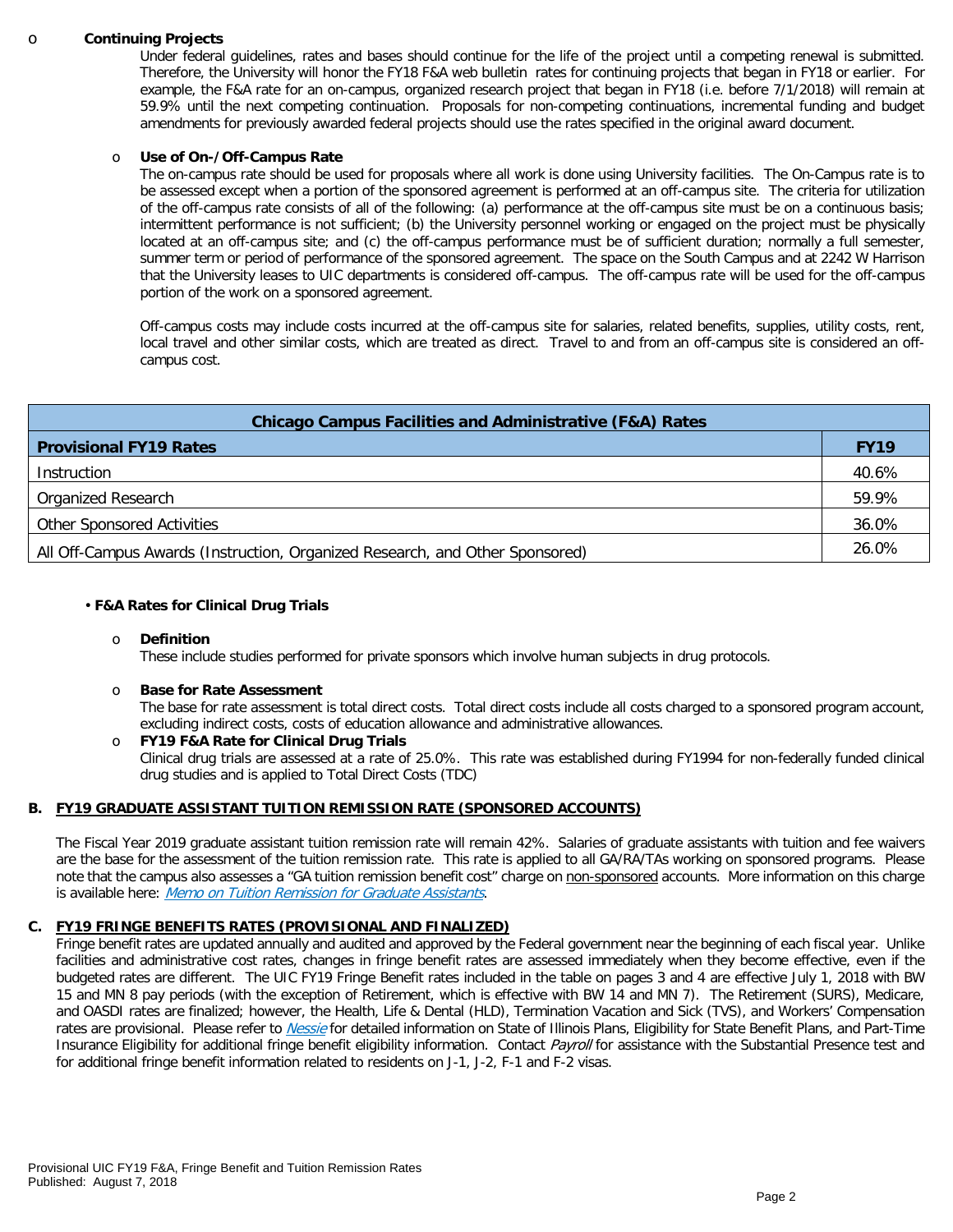The following 2 charts detail the fringe benefit costs by appointment type. The first chart below, details fringe benefit charges to sponsored accounts. The second chart on the following page details fringe benefit charges to non-sponsored accounts. The primary differences between the 2 charts are highlighted in yellow on each chart.

# **CHICAGO CAMPUS FY19 FRINGE BENEFIT RATES APPLICABLE TO SPONSORED PROJECTS**

This Chart Details Fringe Benefit Rates for Appointments Commonly Charged to Sponsored Projects; It is for Budgeting Purposes and is Not Intended to be Used as a Basis for Determining Benefits Eligibility\*

| <b>Total Fringe</b><br><b>Benefits Rate</b> | <b>Finalized</b><br><b>Retirement</b><br>$(SURS)$ ** | <b>Provisional</b><br>Health, Life<br>& Dental | <b>Provisional</b><br>Workers'<br>Compt | <b>Provisional</b><br>Term.<br>Vacation/Sick | <b>Finalized</b><br>Medicare‡ | <b>Finalized</b><br><b>OASDI</b> |
|---------------------------------------------|------------------------------------------------------|------------------------------------------------|-----------------------------------------|----------------------------------------------|-------------------------------|----------------------------------|
| 35.15%                                      | 12.29%                                               | 20.47%                                         | 0.05%                                   | 0.89%                                        | 1.45%                         |                                  |
| <b>14.68%</b>                               | 12.29%                                               |                                                | 0.05%                                   | 0.89%                                        | 1.45%                         |                                  |
| 0.05%                                       |                                                      |                                                | 0.05%                                   |                                              |                               |                                  |
| 7.70%                                       |                                                      |                                                | 0.05%                                   |                                              | 1.45%                         | 6.20%                            |
| 3.56%                                       |                                                      | 3.51%                                          | 0.05%                                   |                                              |                               |                                  |
| 11.21%                                      | $\overline{\phantom{a}}$                             | 3.51%                                          | 0.05%                                   |                                              | 1.45%                         | 6.20%                            |
| 34.21%                                      | 12.29%                                               | 20.47%                                         | $\overline{\phantom{0}}$                |                                              | 1.45%                         |                                  |
| 7.70%                                       |                                                      | $\overline{\phantom{a}}$                       | 0.05%                                   |                                              | 1.45%                         | 6.20%                            |
|                                             |                                                      |                                                |                                         |                                              |                               |                                  |

Research Associates receive fringe benefits that are consistent with their appointment type, detailed above.

Retired employees who are rehired by the University are assessed for Term. Vacation and Sick (0.89%), Medicare (1.45%) and Workers' Comp (0.05%).

Fellowships are not assessed fringe benefits.

\*Please refer to the [Nessie](https://www.hr.uillinois.edu/benefits/) for detailed information on State of Illinois Plans, Eligibility for State Benefit Plans, and Part-Time Insurance Eligibility.

\*\* For employees who have elected the self-managed plan, the actual rate of 7.6% will be charged.

\*\* The current annual compensation limit for SURS is \$275,000 (for participants certified on or after July 1, 1996) and \$113,644.91 for new employees hired as of January 1, 2011. † For Auxiliary Services, the Worker's Compensation rate is 0.27%.

‡This chart includes a Medicare charge for employees hired after 4/1/86. There are no Medicare charges for employees hired before that date.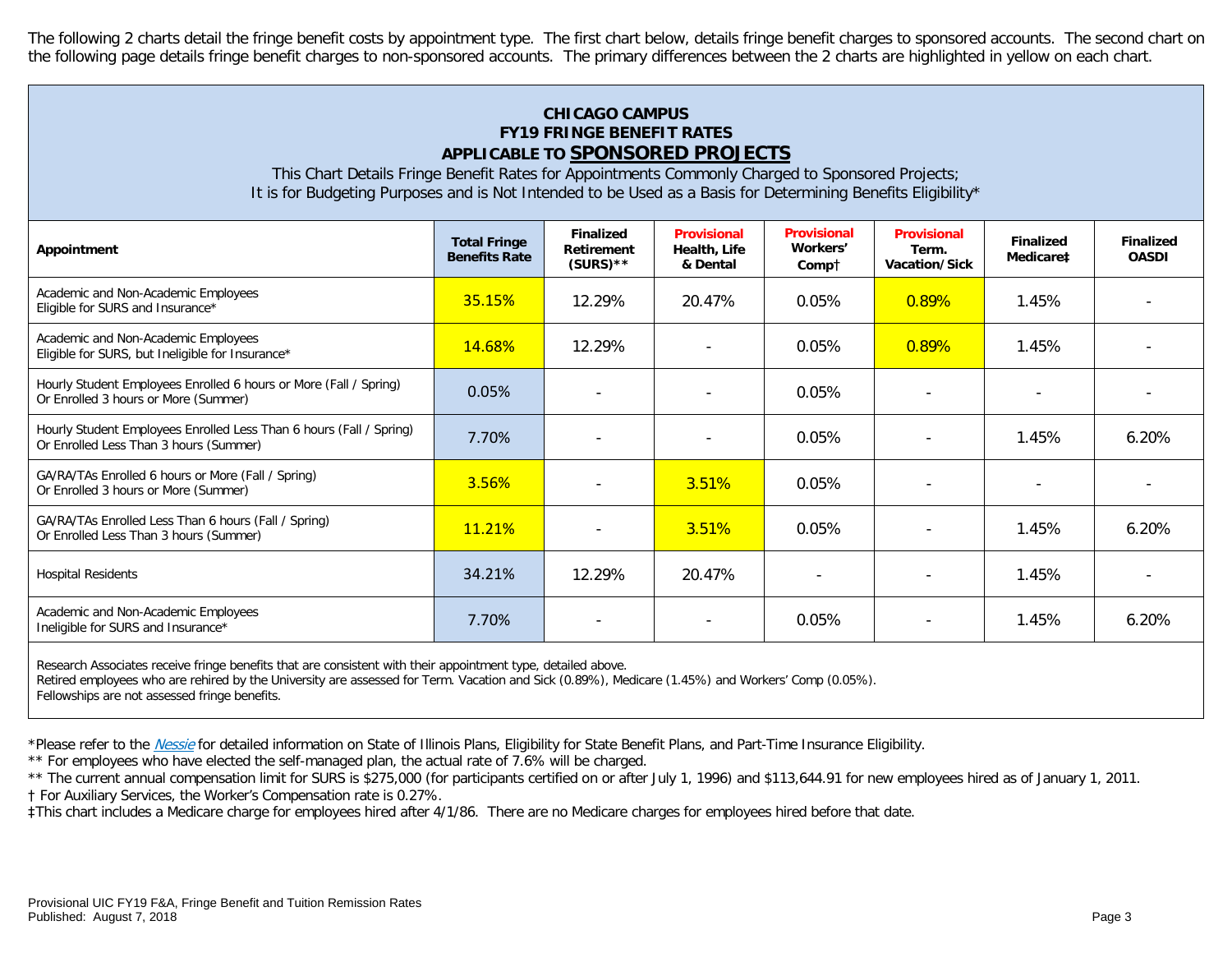# **CHICAGO CAMPUS FY19 FRINGE BENEFIT RATES APPLICABLE TO OTHER ASSESSED ACCOUNTS**

(ADMINISTRATIVE ALLOWANCES, ICR, PRIVATE UNRESTRICTED GIFTS, ETC)

This Chart Details Fringe Benefit Rates for Appointments Commonly Charged to Other Assessed Accounts;

It is for Budgeting Purposes and is Not Intended to be Used as a Basis for Determining Benefits Eligibility\*

| Appointment                                                                                                   | <b>Total Fringe</b><br><b>Benefits Rate</b> | <b>Finalized</b><br>Retirement<br>$(SURS)$ ** | <b>Provisional</b><br>Health, Life<br>& Dental | <b>Provisional</b><br>Workers'<br>Compt | <b>Provisional</b><br>Term.<br>Vacation/Sick | <b>Finalized</b><br>Medicare‡ | <b>Finalized</b><br><b>OASDI</b> |
|---------------------------------------------------------------------------------------------------------------|---------------------------------------------|-----------------------------------------------|------------------------------------------------|-----------------------------------------|----------------------------------------------|-------------------------------|----------------------------------|
| Academic and Non-Academic Employees<br>Eligible for SURS and Insurance*                                       | <b>34.26%</b>                               | 12.29%                                        | 20.47%                                         | 0.05%                                   | $\overline{\phantom{a}}$                     | 1.45%                         |                                  |
| Academic and Non-Academic Employees<br>Eligible for SURS, but Ineligible for Insurance*                       | <b>13.79%</b>                               | 12.29%                                        | $\overline{\phantom{a}}$                       | 0.05%                                   | $\blacksquare$                               | 1.45%                         |                                  |
| Hourly Student Employees Enrolled 6 hours or More (Fall / Spring)<br>Or Enrolled 3 hours or More (Summer)     | 0.05%                                       |                                               |                                                | 0.05%                                   |                                              |                               |                                  |
| Hourly Student Employees Enrolled Less Than 6 hours (Fall / Spring)<br>Or Enrolled Less Than 3 hours (Summer) | 7.70%                                       |                                               |                                                | 0.05%                                   |                                              | 1.45%                         | 6.20%                            |
| GA/RA/TAs Enrolled 6 hours or More (Fall / Spring)<br>Or Enrolled 3 hours or More (Summer)                    | 0.05%                                       |                                               | ٠                                              | 0.05%                                   |                                              |                               |                                  |
| GA/RA/TAs Enrolled Less Than 6 hours (Fall / Spring)<br>Or Enrolled Less Than 3 hours (Summer)                | 7.70%                                       |                                               | ÷                                              | 0.05%                                   |                                              | 1.45%                         | 6.20%                            |
| <b>Hospital Residents</b>                                                                                     | 34.21%                                      | 12.29%                                        | 20.47%                                         | $\blacksquare$                          | $\overline{\phantom{a}}$                     | 1.45%                         |                                  |
| Academic and Non-Academic Employees<br>Ineligible for SURS and Insurance*                                     | 7.70%                                       | $\overline{\phantom{a}}$                      | $\overline{a}$                                 | 0.05%                                   | $\overline{\phantom{a}}$                     | 1.45%                         | 6.20%                            |
| Decearch Accoriates resolve fringe benefits that are consistent with their ennointment type, detailed above   |                                             |                                               |                                                |                                         |                                              |                               |                                  |

Research Associates receive fringe benefits that are consistent with their appointment type, detailed above. Retired employees who are rehired by the University are assessed for Term. Vacation and Sick (0.89%), Medicare (1.45%) and Workers' Comp (0.05%). Fellowships are not assessed fringe benefits.

\*Please refer to the *[Nessie](https://www.hr.uillinois.edu/benefits/)* for detailed information on State of Illinois Plans, Eligibility for State Benefit Plans, and Part-Time Insurance Eligibility.

\*\* For employees who have elected the self-managed plan, the actual rate of 7.6% will be charged.

\*\* The current annual compensation limit for SURS is \$275,000 (for participants certified on or after July 1, 1996) and \$113,644.91 for new employees hired as of January 1, 2011.

† For Auxiliary Services, the Worker's Compensation rate is 0.27%.

‡This chart includes a Medicare charge for employees hired after 4/1/86. There are no Medicare charges for employees hired before that date.